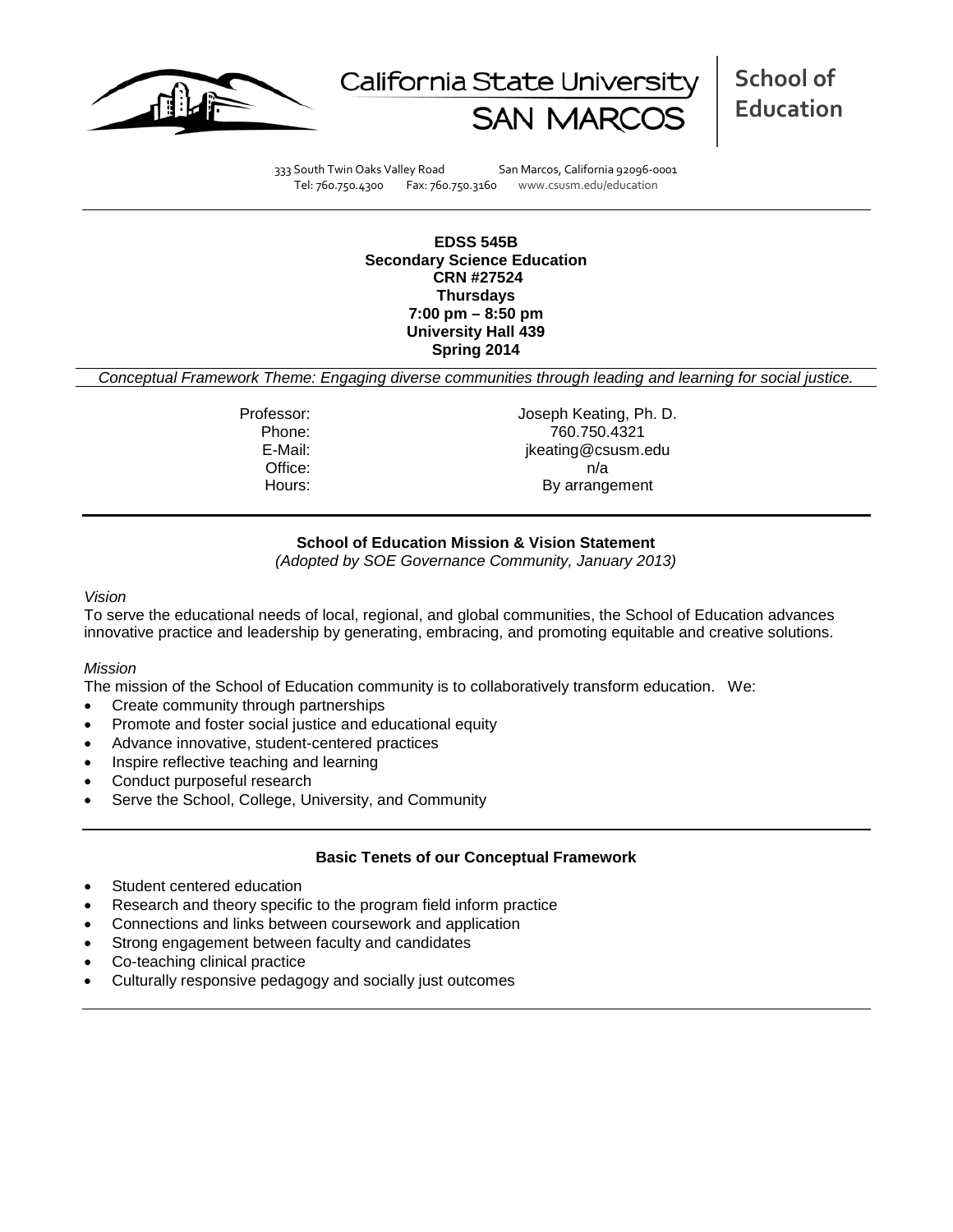# **Table of Contents**

| Addendum B (Action Research Design Proposal/Final Report: Use with Assignment #7 SDAIE Lab Modifications) Similar to |  |
|----------------------------------------------------------------------------------------------------------------------|--|
|                                                                                                                      |  |
|                                                                                                                      |  |
|                                                                                                                      |  |
|                                                                                                                      |  |

### **COURSE DESCRIPTION**

<span id="page-1-0"></span>Focuses on developing an understanding of theory, methodology, and assessment of Science in integrated and inclusive secondary classrooms: Part B. *Prerequisite: EDSS 545A.*

#### <span id="page-1-1"></span>**Course Prerequisites**

Admission to the Single Subject Program or pursuit of a single subject add-on credential (by permission) is required to enroll in this course as well as EDUC 350, EDUC 364, & EDUC 422 or equivalent.

#### <span id="page-1-2"></span>**Course Objectives**

These **objectives will be measured by successfully completing** specific assignments. In general terms, a successful candidate should know and be able to apply the following:

- 1) The major concepts for frameworks, programs and standards in Science Education in California, the Next Generation Science Standards and a general overview of science education in international countries (TIMSS Study);
- 2) The general history and philosophy of science education;
- 3) Diverse resources, materials available for science education including texts, lab manuals, equipment as well as both informal and formal community related resources;
- 4) Strategies for safe and effective science teaching;
- 5) Strategies for integrating technology into science teaching;
- 6) Diverse methods in the use of various teaching strategies such as expository teaching; inquiry-based learning; the use of open-ended laboratory experiences; and the integration of community/ field resources;
- 7) Strategies for the integration of a variety of diverse assessments including both formative/summative that are authentic and traditional;
- 8) Enrichment activities that involve students during and after school that apply science knowledge and go beyond the standard curriculum;
- 9) Strategies for planning science curricula as well as specific strategies for the integration of other disciplines (interdisciplinary curriculum);
- 10) Inclusive science education strategies including SDAIE that enhance the science curriculum for all learners;
- <span id="page-1-3"></span>11) Application and analysis of teacher designed research (called action research) for the ongoing purpose of improving practice.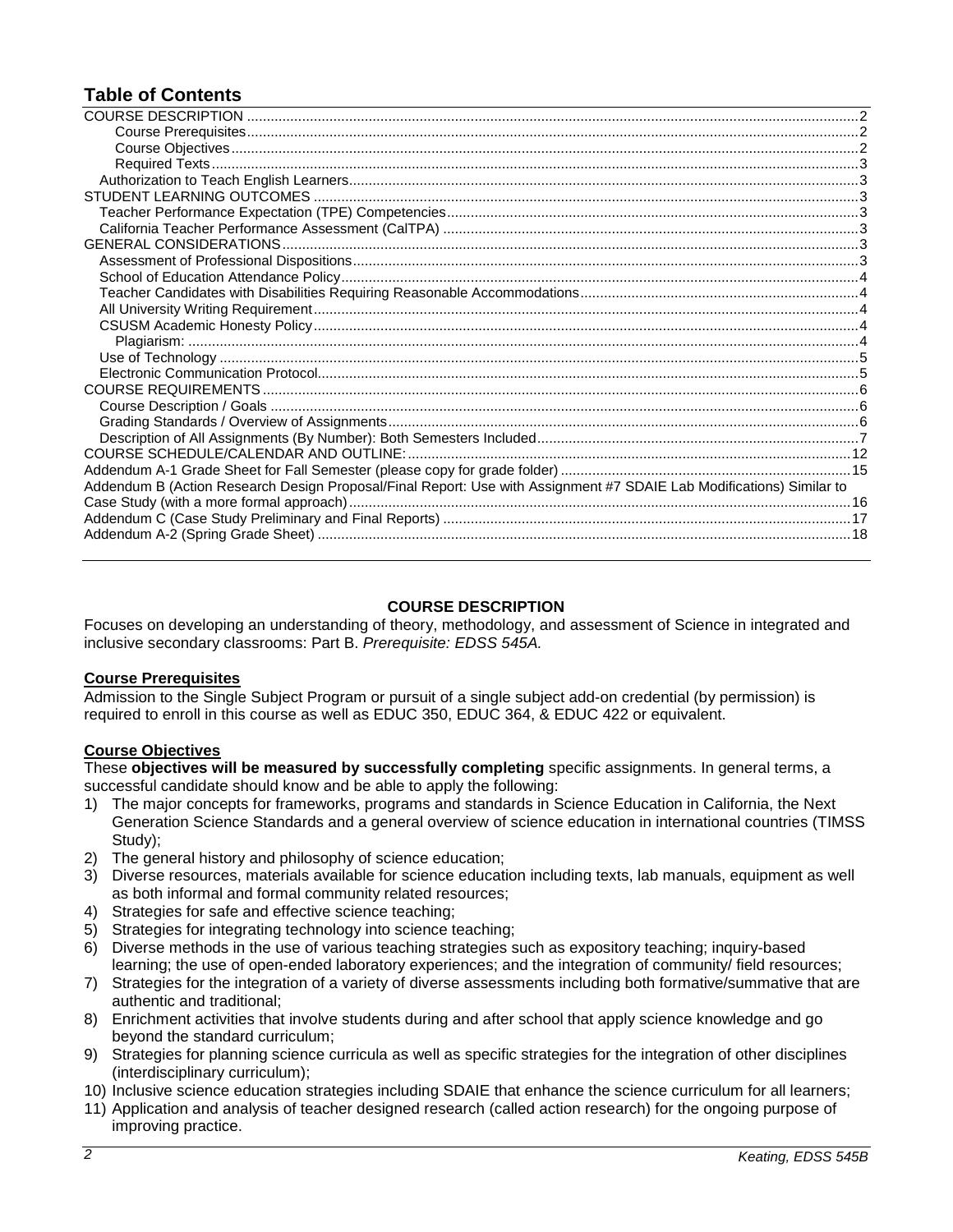# **Required Texts**

Science Instruction in the Middle and High School (Chiappetta and Koballa) (2009 Seventh Edition) available in CSUSM bookstore for purchase or @ Amazon etc.

Use of Discrepant Events for K-12 Science Teachers (Aztec Press /University Bookstore), (Keating) available in bookstore only

California Frameworks in Science (State Dept. of Education) (see free downloads <http://www.cde.ca.gov/ci/cr/cf/documents/scienceframework.pdf>

### **Authorization to Teach English Learners**

<span id="page-2-0"></span>This credential program has been specifically designed to prepare teachers for the diversity of languages often encountered in California public school classrooms. The authorization to teach English learners is met through the infusion of content and experiences within the credential program, as well as additional coursework. Candidates successfully completing this program receive a credential with authorization to teach English learners. *(Approved by CCTC in SB 2042 Program Standards, August 02)*

### **STUDENT LEARNING OUTCOMES**

### **Teacher Performance Expectation (TPE) Competencies**

<span id="page-2-2"></span><span id="page-2-1"></span>The course objectives, assignments, and assessments have been aligned with the CTC standards for Single Subject Credential. This course is designed to help teachers seeking a California teaching credential to develop the skills, knowledge, and attitudes necessary to assist schools and district in implementing effective programs for all students. The successful candidate will be able to merge theory and practice in order to realize a comprehensive and extensive educational program for all students. You will be required to formally address the following TPEs in this course: although other TPE's are addressed in the course, the primary TPE 1B: Subject specific pedagogical skills

#### **California Teacher Performance Assessment (CalTPA)**

<span id="page-2-3"></span>Beginning July 1, 2008 all California credential candidates must successfully complete a state-approved system of teacher performance assessment (TPA), to be embedded in the credential program of preparation. At CSUSM this assessment system is called the CalTPA or the TPA for short.

To assist your successful completion of the TPA, a series of informational seminars are offered over the course of the program. TPA related questions and logistical concerns are to be addressed during the seminars. Your attendance to TPA seminars will greatly contribute to your success on the assessment.

Additionally, SoE classes use common pedagogical language, lesson plans (lesson designs), and unit plans (unit designs) in order to support and ensure your success on the TPA and more importantly in your credential program.

The CalTPA Candidate Handbook, TPA seminar schedule, and other TPA support materials can be found on the SoE website: <http://www.csusm.edu/education/CalTPA/ProgramMaterialsTPA.html>

# **GENERAL CONSIDERATIONS**

#### **Assessment of Professional Dispositions**

<span id="page-2-5"></span><span id="page-2-4"></span>Assessing a candidate's dispositions within a professional preparation program is recognition that teaching and working with learners of all ages requires not only specific content knowledge and pedagogical skills, but positive attitudes about multiple dimensions of the profession. The School of Education has identified six dispositions – social justice and equity, collaboration, critical thinking, professional ethics, reflective teaching and learning, and life-long learning—and developed an assessment rubric. For each dispositional element, there are three levels of performance - *unacceptable*, *initial target*, and *advanced target*. The description and rubric for the three levels of performance offer measurable behaviors and examples.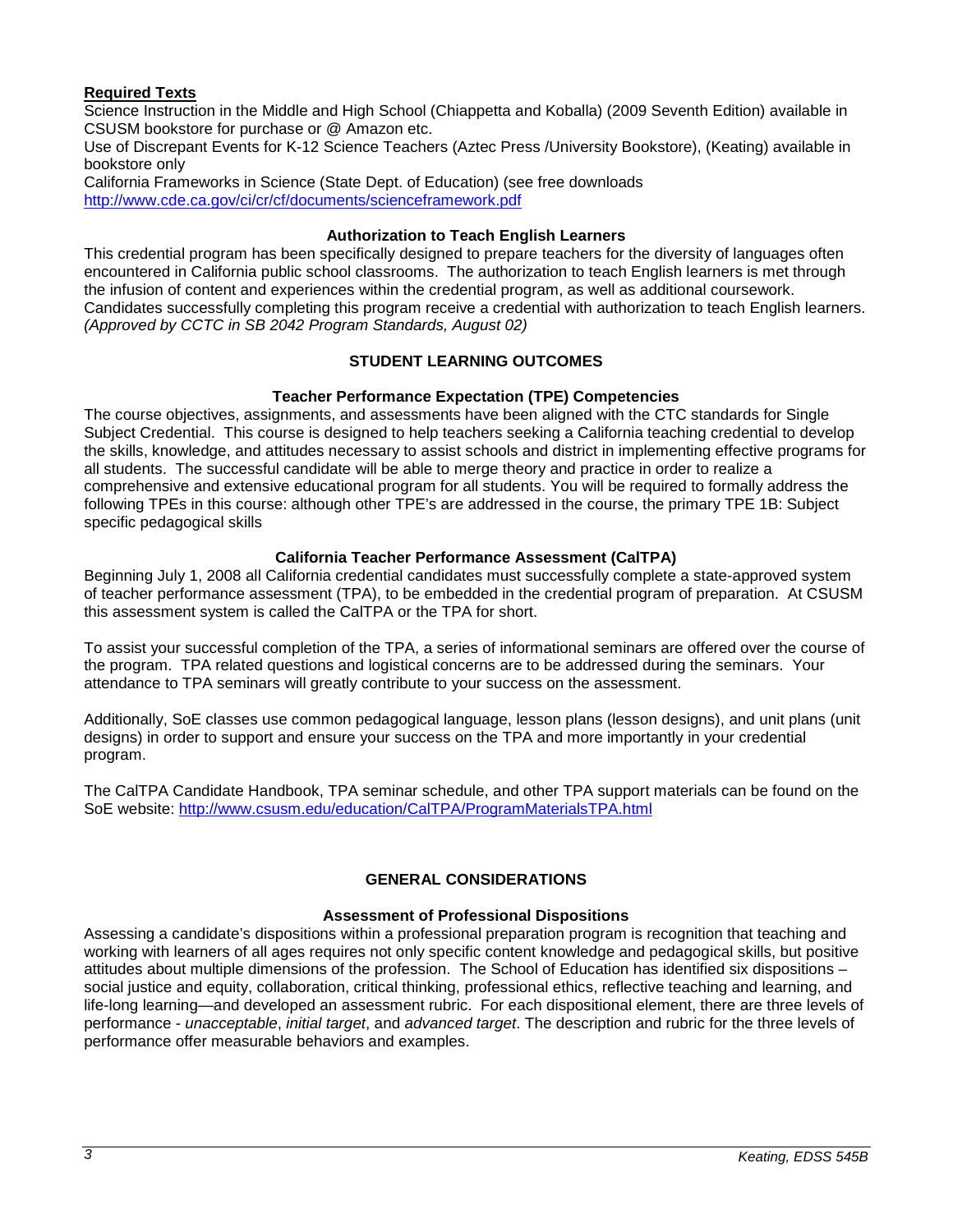The assessment is designed to provide candidates with ongoing feedback for their growth in professional dispositions and includes a self-assessment by the candidate. The dispositions and rubric are presented, explained and assessed in one or more designated courses in each program as well as in clinical practice. Based upon assessment feedback candidates will compose a reflection that becomes part of the candidate's Teaching Performance Expectation portfolio. Candidates are expected to meet the level of *initial target* during the program.

### **School of Education Attendance Policy**

<span id="page-3-0"></span>Due to the dynamic and interactive nature of courses in the School of Education, all candidates are expected to attend all classes and participate actively. At a minimum, candidates must attend more than 80% of class time, or s/he may not receive a passing grade for the course at the discretion of the instructor. Individual instructors may adopt more stringent attendance requirements. Should the candidate have extenuating circumstances, s/he should contact the instructor as soon as possible. *(Adopted by the COE Governance Community, December, 1997).*

**Note:** Both attendance and punctuality are essential to completing all work satisfactorily. Point values are assigned for each class (5 pts per class or 10 pts for field trips). In addition, only 50% of the potential value for an assignment can be credited as makeup for an assignment that is due and reviewed in a class that was not attended by the student. Two absences in one semester can result in a minimum of one grade lower; three absences can result in a non-passing grade (unless there are extenuating circumstances). Late arrivals will be penalized at the discretion of the instructor.

### **Teacher Candidates with Disabilities Requiring Reasonable Accommodations**

<span id="page-3-1"></span>Candidates with disabilities who require reasonable accommodations must be approved for services by providing appropriate and recent documentation to the Office of Disable Student Services (DSS). This office is located in Craven Hall 4300, and can be contacted by phone at (760) 750-4905, or TTY (760) 750-4909. Candidates authorized by DSS to receive reasonable accommodations should meet with their instructor during office hours or, in order to ensure confidentiality, in a more private setting.

### **All University Writing Requirement**

<span id="page-3-2"></span>The writing requirements for this class will be met as described in the assignments. Every course at the university, including this one must have a writing requirement of at least 2500 words.

#### **CSUSM Academic Honesty Policy**

<span id="page-3-3"></span>"Students will be expected to adhere to standards of academic honesty and integrity, as outlined in the Student Academic Honesty Policy. All written work and oral presentation assignments must be original work. All ideas/materials that are borrowed from other sources must have appropriate references to the original sources. Any quoted material should give credit to the source and be punctuated with quotation marks.

Students are responsible for honest completion of their work including examinations. There will be no tolerance for infractions. If you believe there has been an infraction by someone in the class, please bring it to the instructor's attention. The instructor reserves the right to discipline any student for academic dishonesty in accordance with the general rules and regulations of the university. Disciplinary action may include the lowering of grades and/or the assignment of a failing grade for an exam, assignment, or the class as a whole."

Incidents of Academic Dishonesty will be reported to the Dean of Students. Sanctions at the University level may include suspension or expulsion from the University.

#### <span id="page-3-4"></span>**Plagiarism:**

<span id="page-3-5"></span>As an educator, it is expected that each candidate will do his/her own work, and contribute equally to group projects and processes. Plagiarism or cheating is unacceptable under any circumstances. If you are in doubt about whether your work is paraphrased or plagiarized see the Plagiarism Prevention for Students website [http://library.csusm.edu/plagiarism/index.html.](http://library.csusm.edu/plagiarism/index.html) If there are questions about academic honesty, please consult the University catalog.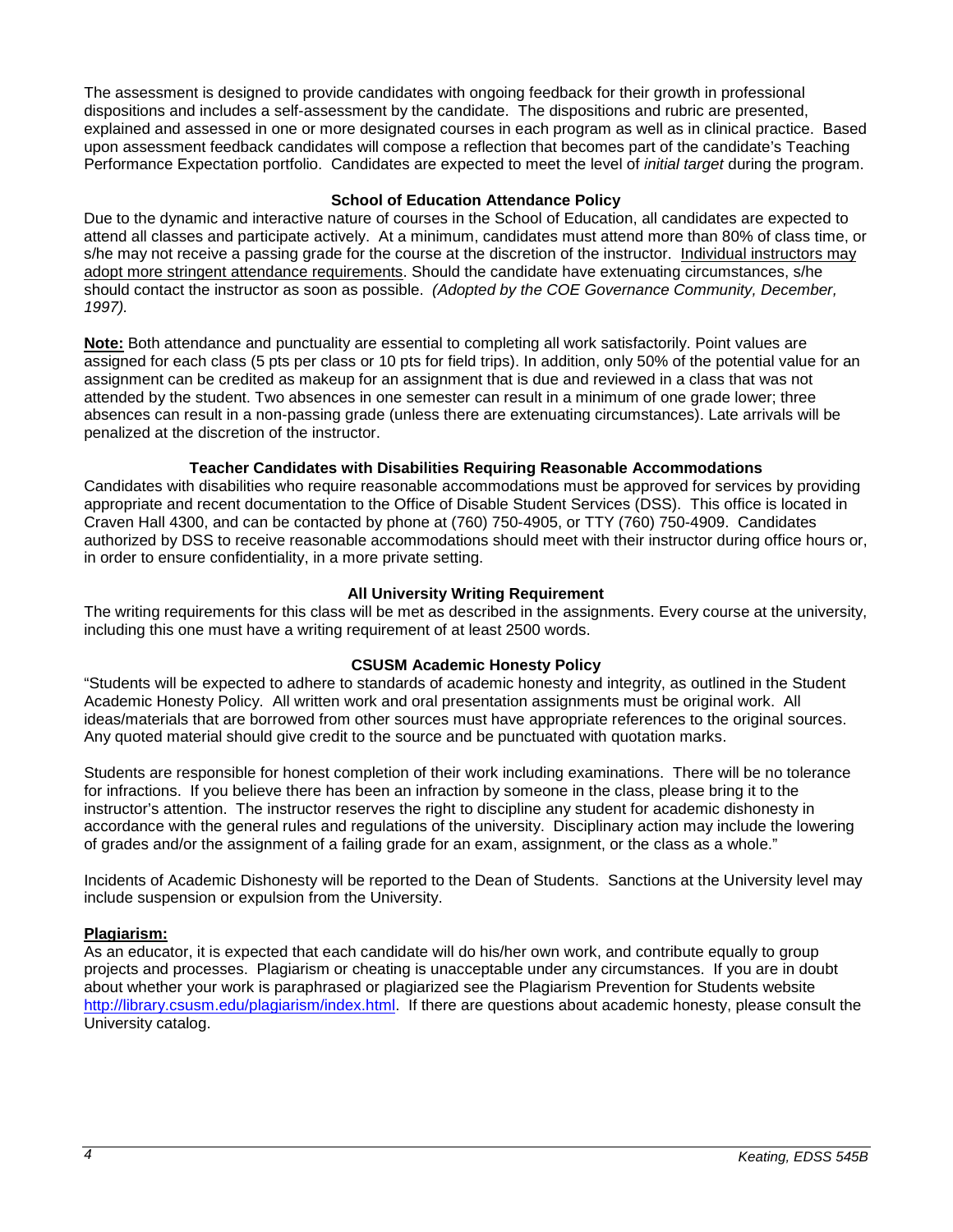# **Use of Technology**

Candidates are expected to demonstrate competency in the use of various forms of technology (i.e. word processing, electronic mail, Moodle, use of the Internet, and/or multimedia presentations). Specific requirements for course assignments with regard to technology are at the discretion of the instructor. Keep a digital copy of all assignments for use in your teaching portfolio. All assignments will be submitted online, and some will be submitted in hard copy as well. Details will be given in class.

#### **Electronic Communication Protocol**

<span id="page-4-0"></span>Electronic correspondence is a part of your professional interactions. If you need to contact the instructor, e-mail is often the easiest way to do so. It is my intention to respond to all received e-mails in a timely manner. Please be reminded that electronic correspondences are a very specific form of communication, with their own form of nuances, meanings, and etiquette. For instance, electronic messages sent in all upper case (or lower case) letters, major typos, or slang, often communicate more than the sender originally intended. With that said, please be mindful of all e-mail and on-line discussion messages you send to your colleagues, to faculty members in the School of Education, or to persons within the greater educational community. All electronic messages should be crafted with professionalism and care.

Things to consider:

- Would I say in person what this electronic message specifically says?
- How could this message be misconstrued?
- Does this message represent my highest self?
- Am I sending this electronic message to avoid a face-to-face conversation?

<span id="page-4-1"></span>In addition, if there is ever a concern with an electronic message sent to you, please talk with the author in person in order to correct any confusion.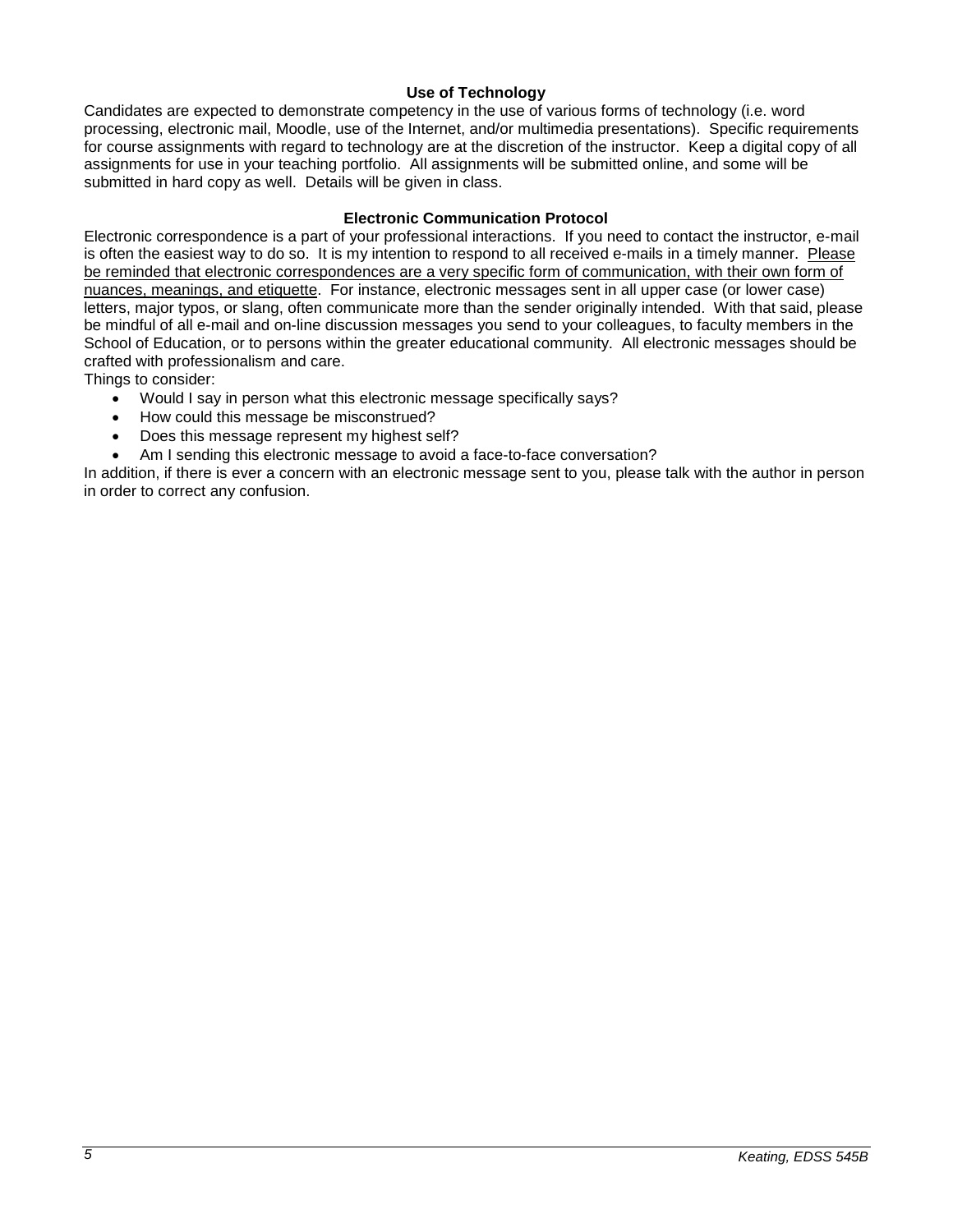# **COURSE REQUIREMENTS**

#### **Course Description / Goals**

<span id="page-5-0"></span>This course will be held both fall and spring semesters for a total of 4 credits (approximately 30 contact hours per semester, 2 credits per semester). It fulfills the requirement for a methods course for all Single Subject Science credential students. Upon completion of this course, the preservice teacher will be able to formulate a basis to teach a standards based science course in the secondary school in a manner that is exciting, creative and rigorous. To accomplish this, the candidate will formulate a personal framework of science education based on both a historical/philosophical perspective as well as from knowledge of the state and national frameworks and other reform documents. Using this knowledge as a framework, he (she) will learn to apply multiple strategies and resources for the development of unit plans, instructional delivery and assessments that utilize a studentcentered, inquiry (problem-solving) and community based approach to the teaching of science for all students. **Classes will consist of formal class meetings, field trips, video conferences and independent study totaling approximately 20 seminars @ 10 seminars per semester @ 3.0 hrs. each** 

### **Grading Standards / Overview of Assignments**

<span id="page-5-1"></span>The Assignments and point value for both semesters are listed in numerical order and described in more detail in the following section "Description of all assignments" below.

The final grade for EDSS 545 A/B with be the % of total points earned that semester converted to a letter grade (93-100=A; 90-92=A-; 83-89=B; 80-82=B- etc.) Assignments are due on time and will not be accepted late unless there are extenuating circumstances.

- 1) Attendance/participation (5 pt. per class) (100 pts.)
- 2) Sci. Methods Text Readings/Questions/Prompts/Discussion/Notes (6pts each)
- 3) Jigsaw of California science frameworks and standards (10pts)
- 4) Evaluation sheets on best practices for education technology tools (I-Pads) and software (apps) (10 pts)
- 5) Evaluation of Science Internet sites (10 pts)
- 6) A/ B Inquiry---Discrepant event reflection/ presentation(s) (30 pts)
- 7) Applying Action Research by comparing SDAIE to Traditional Labs(35pts)
- 8) Development of an outline for a Personal Plan for Science Safety (10 pts)
- 9) A-B Observation of science lesson and evaluation of science safety strategies (10 + 5 pts = 15 pts.)
- 10) Enrichment and extracurriculum science programs (40 pts)
- 11) Book Report on high interest science book (10 pts.)
- 12) Open ended/independent science study both semesters (10 pts)
- 13) Strategies for implementing field trips at the high school level (Safari Park and Reuben Fleet Museum = 20 pts each)
- 14) Researching and presenting a mini-lecture on a current topic in science (25pts)
- 15) Two Case Studies one per semester: Issues in student teaching and proposed action plans =(5+5+5+ Final (20 pts)=35pts.)
- 16) Implementing Open ended vs. Closed Ended Experiments (10 pts.)

#### Optional/Extra credit: (maximum 10 pts)

- 1) Directorship (5 pts.)
- 2) SDSEA or CSTA or NSTA or other Conference in addition to open assignments (5 pts. one day)

#### **Point's summary:**

**Fall Semester: Assignments #1 (50 pts); #2 (54 pts); #3 (10 pts); #6 (30 pts); #8 (10 pts) #9 a-b (10+5); #12 (10 pts); #13 (20 pts); #15 (35 pts); #16 (10 pts.)= 234 pts.**

**Spring Semester: Assignments #1 (50 pts); #2 (36 pts.) #4 (10 pts); # 5 (10 pts.); #7 (35 pts.) #10 (40 pts.); #11 (10 pts.); #12 (10 pts.); #13 (20 pts.); #14 (25 pts.); #15 (35 pts.) = 281 pts**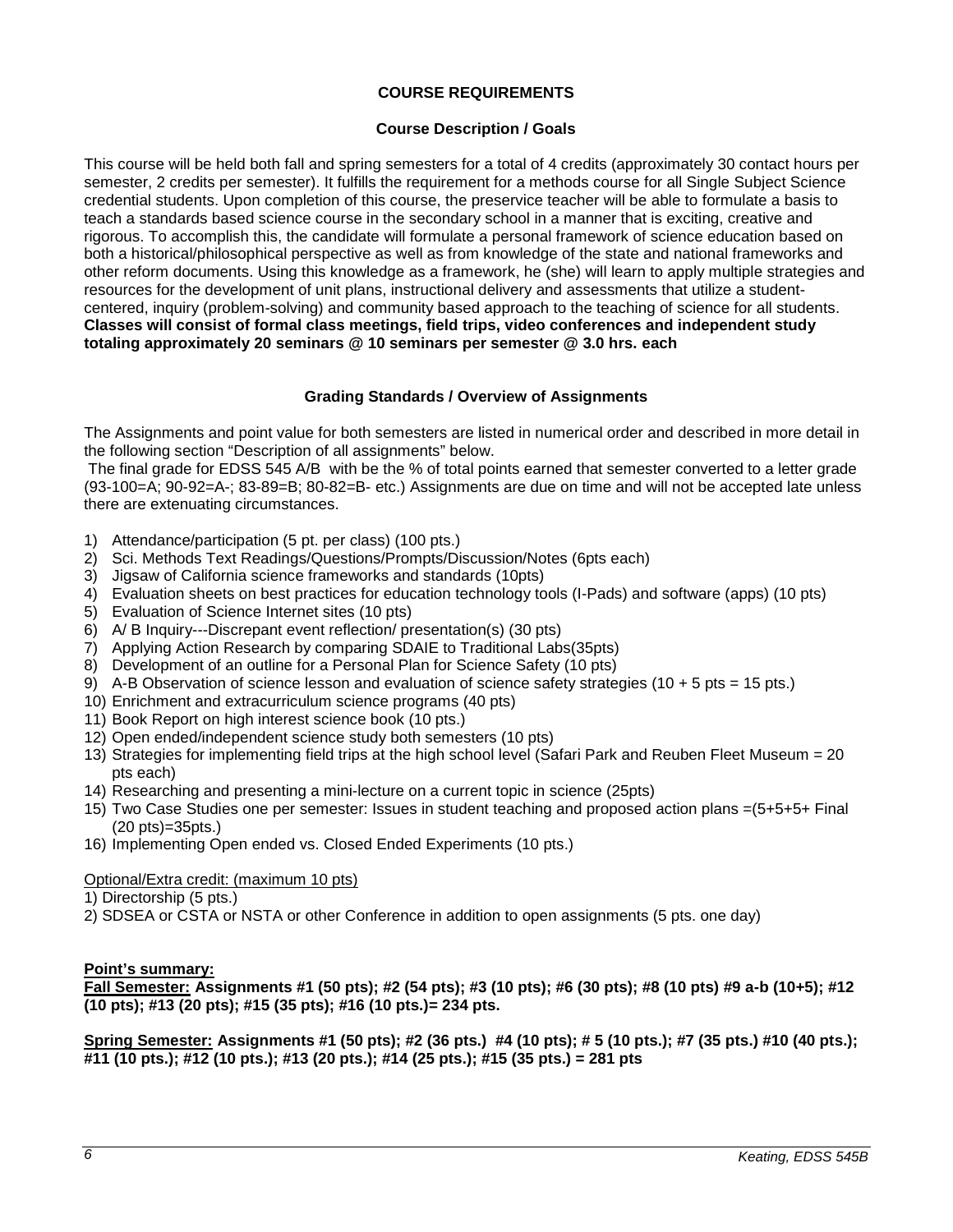# **Description of All Assignments (By Number): Both Semesters Included**

<span id="page-6-0"></span>**Assignment 1 Attendance** (each class counts 5 points) In the event of an absence any assignments due that night could receive only 50 % of the potential credit (if made up) since you were not there to interact and discuss the assignment.

**Assignment 2 Science readings in text** (6 points each chapter) Each chapter is assigned a value of six points that includes your response to a prompt or a summary of major points, reflections, questions) and or responses to specific chapter questions as well as a discussion of these with your colleagues in class (this may

# **Assignment 3 – California Science Framework and Standards** (10 pts)

**Spirit of the assignment:** How to teach science to all students by overviewing the entire frameworks and applying your understanding of standards by integrating them in an inquiry based curriculum. More specifically your team will overview the entire frameworks (by using the jigsaw method), discuss your findings and then demonstrate your understanding of the specific standards for your content area (Physics, Chemistry, Earth or Life Science) by developing a mini-lesson outline. It's important that you do the reading and the write-ups BEFORE you meet with your team.

# **Framework summary responses**

# 3a **Individual Work** (3 points)

- Read the California Science Framework Chapter One introduction and Chapter Two (Nature of Science) and write a one-page summary with questions and comments from each. For the standards chapters read only the subject area standards for high school content subject area (9-12) that you are assigned i.e. Physical Science, or Life Science or Earth Science Think about the readings holistically and construct an inquiry based mini lesson for one or more content and experimental standard (see 3B below)
- Read and Write about a page for the non-standard chapter which you are assigned Ch. 4-11 as part of the jigsaw that address these questions: What do you think are **the most important** ideas addressed in the reading? Were there any ideas in the reading, which were new to you? What are your questions?

# 3b **Science subject standards response (only your subject area)** (2 points)

• Using the standard for your chosen subject, (assume a general course) pick one or more content and experimental standard. 1) Choose and write the standard(s); 2) come up with a brief description of an inquiry based activity those students in that subject area can do and; 3) how can it be assessed and 4) how can this lesson incorporate other ideas discussed from the other chapters that you read in the California Frameworks.

# 3c. **Team preparation and presentation** (5 points)

- Get together with your team by subject area (chemistry, physics, biology or earth science). Look at the activities that everyone wrote up for Assignment 3b. Choose one that your team feels is the best representation of the application of the standards/frameworks or integrate two that may work together. Elaborate and enrich the original based on input from all members.
- As a team, write up a lesson plan for the activity stating the standard(s) (with activities, assessment,). This lesson plan should also try to integrate the ideas from the individual team chapters 1-11 as discussed in 3b above. Put it on chart paper or on the computer. As a team, think about the entire set of standards for the subject area. If you only had time, as a teacher, to do half of it with your students, which half would you do, and why? Make a list to present to the class, and be prepared to give your reasons for your choices.
- In 8 minutes or less, 1) present your inquiry based lesson plan and how the other areas addressed in the frameworks might be integrated into this lesson; 2) present an overview of the major standards expected to be addressed in your subject area; 3) which ones might you team de-emphasized or eliminated if time is a factor; 4) address any questions from classmates.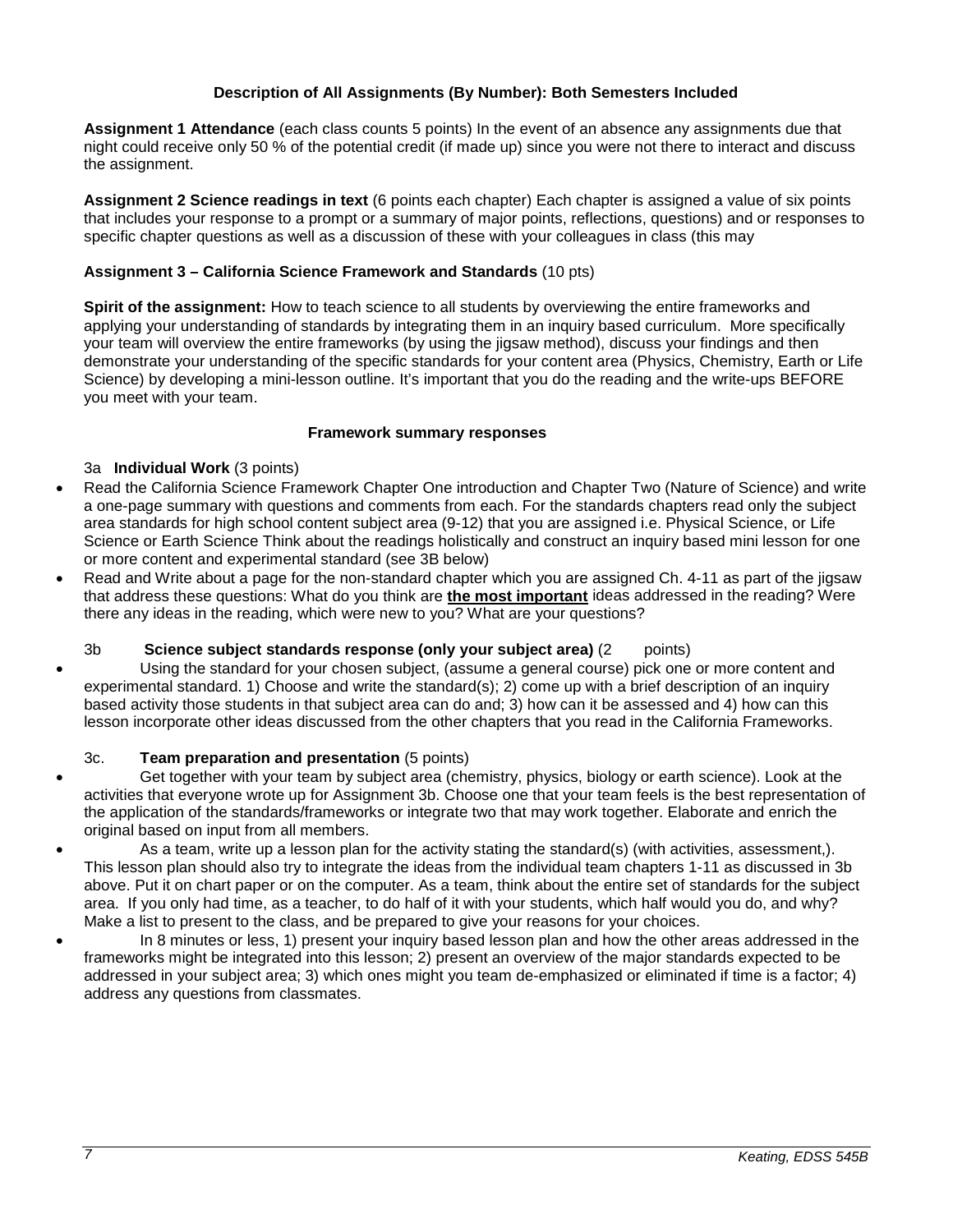#### **Assignments 4 and 5 (Evaluation and Use of Technology Resources) Assignment 4 Internet Sites (10 pts); Assignment 5 Technology tool/software as utilized by the I-Pad (10 pts)**

**Spirit of the Assignment:** individually explore Internet resources (web pages, simulation games etc. and technology tool (I-Pad).

For assignment #4 explore in detail at least one Internet site that is a valuable for teachers or students for information, simulation etc. List the URL and access it on Smart classroom projector and navigate the site and explain how you would use it in your classroom.

For assignment #5 explain or demonstrate a tool or strategy for using the I-Pad. Demonstrate it in front of class and how you would apply it to the Science classroom.

# **Assignment 6: Inquiry based Discrepant Event Presentation** (30 pts)

**Spirit of the Assignment:** to develop and teach a particular kind of a science inquiry lesson that teaches both science thought processes and science content. You will practice your discrepant event with middle or high school age student(s) and reflect on the student's responses and their understanding/misunderstanding. Working by yourself you will present your discrepant event to the class and give a copy of the lesson plan to each class member (see model lesson from "Bouncing Balls" DE Presentation or Discrepant Event Textbook).

### 6a. **Discrepant Event Lesson Plan and Presentation** 25 points

- Determine a discrepant event lesson that connects to the subject matter of your CP1 experience. You can get one from Discrepant Events, by Keating, or go to another available resource.
- Get together the materials needed for the discrepant event.
- Practice doing the event on your own.
- Make sure you understand the science behind the event.
- Do your discrepant event with at least one middle or high school age student prior to doing it in class and take careful notes on the student's responses. (This ties in with Assignment 6b reflections.)
- Present your DE to the class. (You may discuss your findings from the pre-event DE with your classmates as part of this presentation. You are limited to 15 minutes presentation time.
- After presenting your event, give a copy of the DE lesson plan to each member of the class and your reflective individual journal to the instructor (see 6B)

#### 6b. **Discrepant event journal (Reflection on Pre-Event)** 5 points

- After you have done your pre-event discrepant event with a student, look at your notes and think about how it went. (You may realize that your event needs to be modified before you do it with the class.)
- Write a description of what happened, with special attention to what the student said and did. Analyze the student's response: what portions of the event did the student understand (not understand) what was happening? Did they understand the underlying science concept? What modifications to what you say or do might be necessary for better understanding?

### **Assignment 7: Applying Action Research to a Science Lab (SDAIE) modification (35 pts) Spring Semester (See Addendum B for Final Report Template)**

**Spirit of the Assignment:** Use an existing science lab or activity that you will use in CP 2 and rewrite it to be more appropriate for second language learners (use SDAIE/ELL techniques as discussed in this course (Ch. 12) as well as others you have had). You will use the action research model to evaluate its effectiveness by comparing outcomes of experimental lab (SDAIE) with a control (original lab or activity) using classes you teach in CP 2.

**Specifics of the assignment:** The assignment consists of four parts.

- Discuss readings and other resources related/connected to ELD Standards and related strategies as a basis for modification of existing laboratory activities.
- Display a copy of the original science lab or activity and revised SDAIE lab (5pts) explaining the adaptations you have made (5pts);
- Design an action research proposal using the action research design (see syllabus) and present this to the class for discussion (5pts).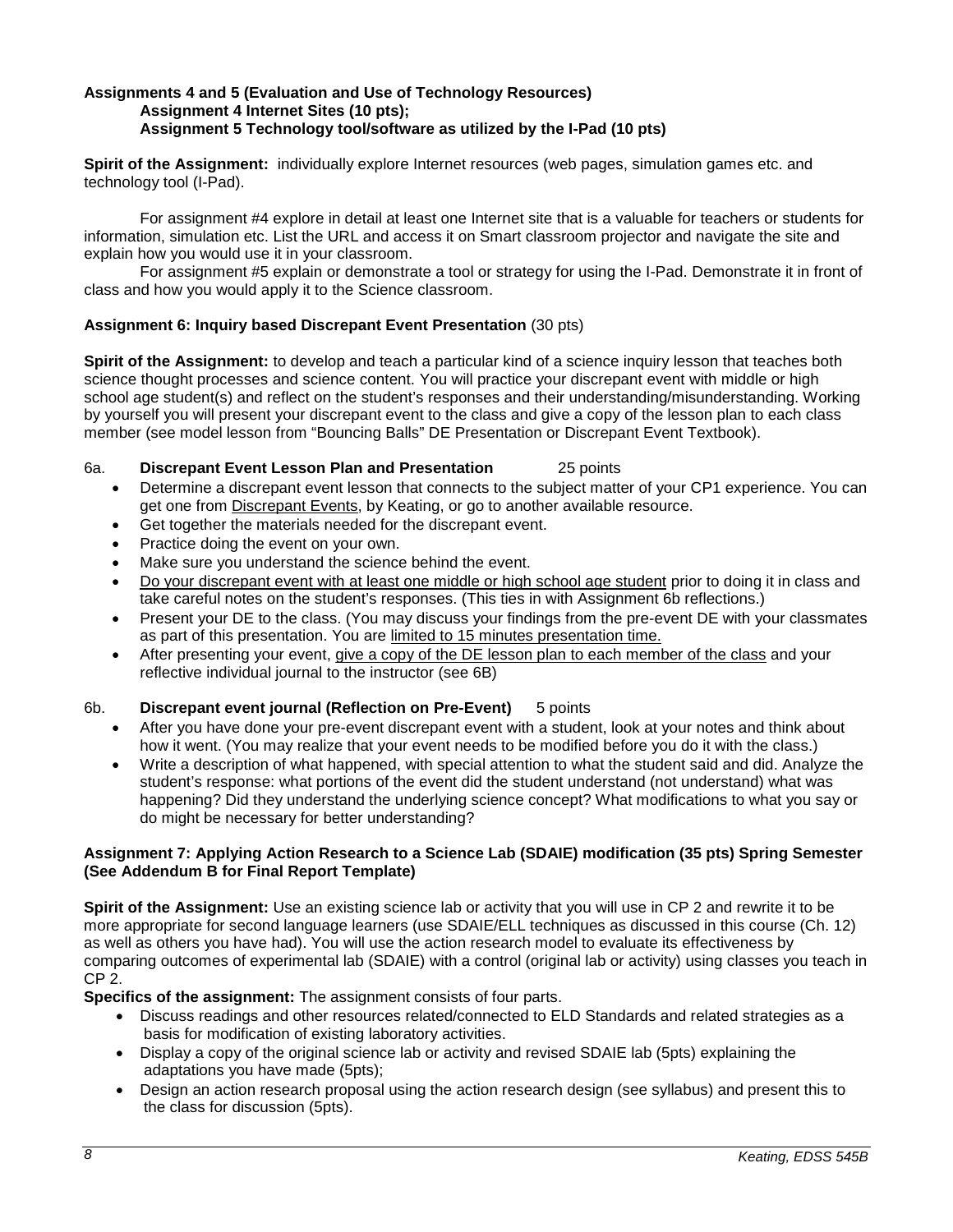• After you have completed the research present the findings (Final report = 20 pts) by comparing outcomes from the two lab classes one, which used original lab (control) and another who used the modified SDAIE lab (experimental).

# **Assignment 8 Development of a personal Plan for Science Safety (10 pts)**

**Spirit of the Assignment:** Use your readings from the safety manuals/documents and interview with the science teacher to propose an outline of a **Plan for Science Safety** that you will (can) use within your science discipline. More specifically this might include 1) information/resources from your MT interview assignment 9B: safety contracts, demonstrations, laboratory protocols, lesson plans they use to teach safety, as well as any general experiences in dealing with science safety and 2) the textbook (Ch. 14), California Safety Manual, Flinn Safety Manual.

#### **Assignment 9A Observation of science lesson and teaching strategies and use of science safety within the curriculum**  $(10 + 5 \text{ pts} = 15 \text{ pts})$

**Spirit of the assignment:** to intelligently observe a science lesson. During your observation/participation time you will find a science teacher who may or may not be your own master teacher. You will 1) 9A: interview the teacher before and after the lesson. If possible, it's good to also talk with some of the students after the lesson (see guidelines for 9a below (10 pts); 2) 9B: address with the teacher the specifics of how she (he) approaches science safety. This might include as a minimum: lesson plans they use to teach safety, lab safety contract, general rules used, and any general experiences in dealing with science safety. Collect samples if you can and include what you would do in your classroom to address science safety (5 pts). You will put both of these responses (9A-B) together with your own observations and conclusions to write your report.

### **General guidelines for completing 9 A (10 pts)**:

GENERAL INFORMATION: grade level, district, description of the activity.

#### BEFORE (Interview)

- How did the teacher come to do this lesson?
- How did he/she pick the topic?
- Where did the materials come from?
- In general, how does the teacher think the students will respond to the lesson?
- Identify some students in the class who will like this lesson and do well on it.
- Identify some students who might have difficulty, either cognitive or behavioral and describe the problems they are likely to have and how the teacher might adapt for them

DURING (observation)

- Is there a written or unwritten plan for this lesson?
- What are the objectives (if this/these are unstated, you will have to figure them out)
- How does the teacher know that the objectives were met at the end of the lesson (formative or summative assessments)?
- How does the teacher know, as the lesson is going on whether the students are getting it? (Formative i.e. checking for understanding)
- Does the teacher make any adaptations to address the needs of the children who have difficulty?
- Can you clearly follow the procedures the teacher is using and the understanding of the science concept and do they relate directly to the objectives?
- What other non-instructional strategies supported or distracted from the teaching of this lesson?
- AFTER (interview teacher, and if possible, some students)
	- How did the lesson go?
	- Did the teacher correctly predict the performance of specific students?
	- Did the adaptations (if there were any) work?
	- How about the class as a whole were the students engaged?
	- Did they learn the skills and or content?
	- How does the teacher know whether they got it or not?
	- Were there any logistical problems?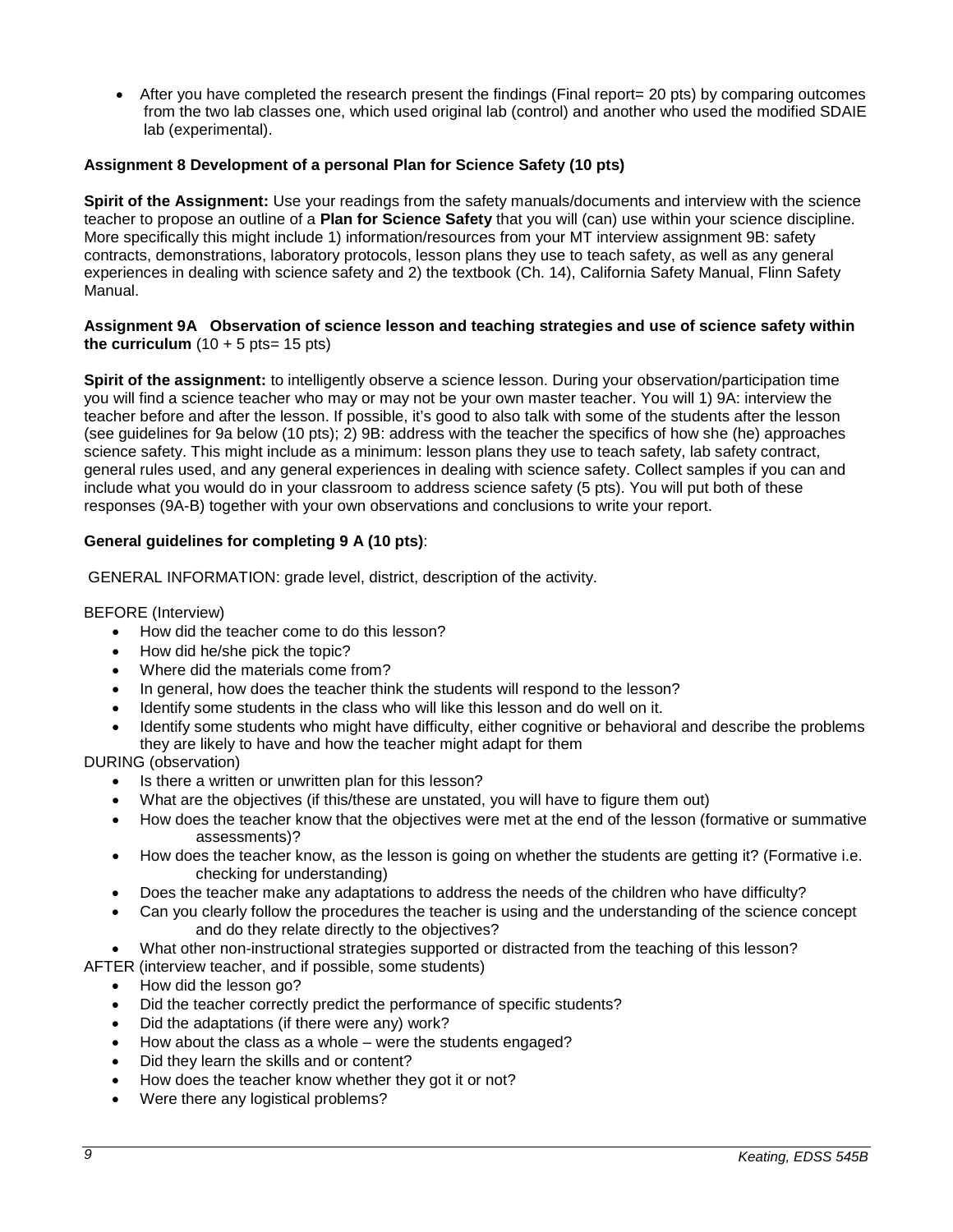If you taught this lesson, how would you change it? (Include as many things as you can think of. Even if the lesson was wonderful, come up with at least one modification of your own.) Remember, there is no such thing as a perfect lesson.

# **Assignment 10: Enrichment and Extracurriculum Science Programs (Spring Semester only (40 pts)**

**Spirit of the Assignment:** Students will research, overview and discuss some of the major extracurricular activities used in Science such as Science Research Projects (Science Fair/ Pure Science), Odyssey of the Mind (Problem Solving), Science Olympiad and Invention Convention (Applied Science). Two of these models will be applied by simulating the actual process used by teachers. The process includes the following: 1) Students will be assigned teams and specific problems for Odyssey of the Mind (Long Term Problem, Spontaneous Problem and Style) and the Invention Convention. 2) Using the processes recommended and timelines (and examples reviewed) teams will follow the processes and enter their formative tasks on Google Docs (instructor will provide ongoing feedback and evaluation on Google Docs for each team; 3) Teams will present their final solution to each project and be evaluated by the rubric (see syllabus) and compared to the other teams.

# **Assignment 11 Book Report on high interest science book (10 pts.) Spring Semester only**

**Spirit of the assignment:** read a new book in fiction or non-fiction that you would like to read for general interest, deep background or for inclusion in your own class. By reading yourself you increase the likelihood that you will include science reading as part of the curriculum for your own students. Share this electronically with your classmates.

For this assignment read, summarize, rate (1-5 with justification) and make recommendations on how you might incorporate into your teaching either directly indirectly. Share this formal review electronically with instructor and classmates as well as during the general class discussion.

#### **Assignment 12 Attendance at a formal or informal science event, presentation or site (10 pts each semester 20 pts in all) Both semesters**

**Spirit of the assignment:** by attending formal or informal outside events a science teacher is more likely to encourage their own students to seek out such events and include them as part of their curriculum. After having completed assignment # 12 write up a brief report summarizing it and how you might use it in your teaching 1) do a 1-2 minute presentation in class and 2) send an electronic copy to all via email.

### **Assignment 13 Attendance at a field trip to the Wild Animal Park (Fall 20 pts) and Reuben Fleet Science Museum (Spring 20 pts)**

**Spirit of the assignment**: by attending this field trip students will: 1) general procedures for planning an implementing a field trip in science for all students including ELL; 2) how to access and use resources provided by a site prior to going; 3) Pre, during and post lesson plans using a) prepared curricular materials at a field site; b) teacher developed and implemented curricular plans

### **Assignment 14 Researching a current issue or topic in science and present a mini-lecture in class on that topic (25 pts). Spring Semester only**

#### **Spirit of the assignment**:

A) Research a current issue or topic (outside the traditional science textbook) that could be used in a class you are scheduled to teach in CP2. The instructor will model a mini-lecture prior to student presentations and a rubric will be developed through a class discussion based on information on effective lectures from Ch. 11. During this 15- minute mini-lecture you will practice applying some of the pedagogical strategies from Chapter 11 in the course text (Using Lectures in Science). The class audience and instructor will discuss your presentation and evaluate/provide feedback using the rubric for a Science Mini-Lesson (see syllabus). 15 pts

 B) **Based** on this discussion, use this mini-lecture in a revised version (based on class and instructor input) as part of one of their classes in CP 2. Videotape the presentation in CP1 (with the use of Discrepant Events), and use this as a context for review by the whole class/instructor to provide more feedback in conjunction with completing TPA 4. 10 pts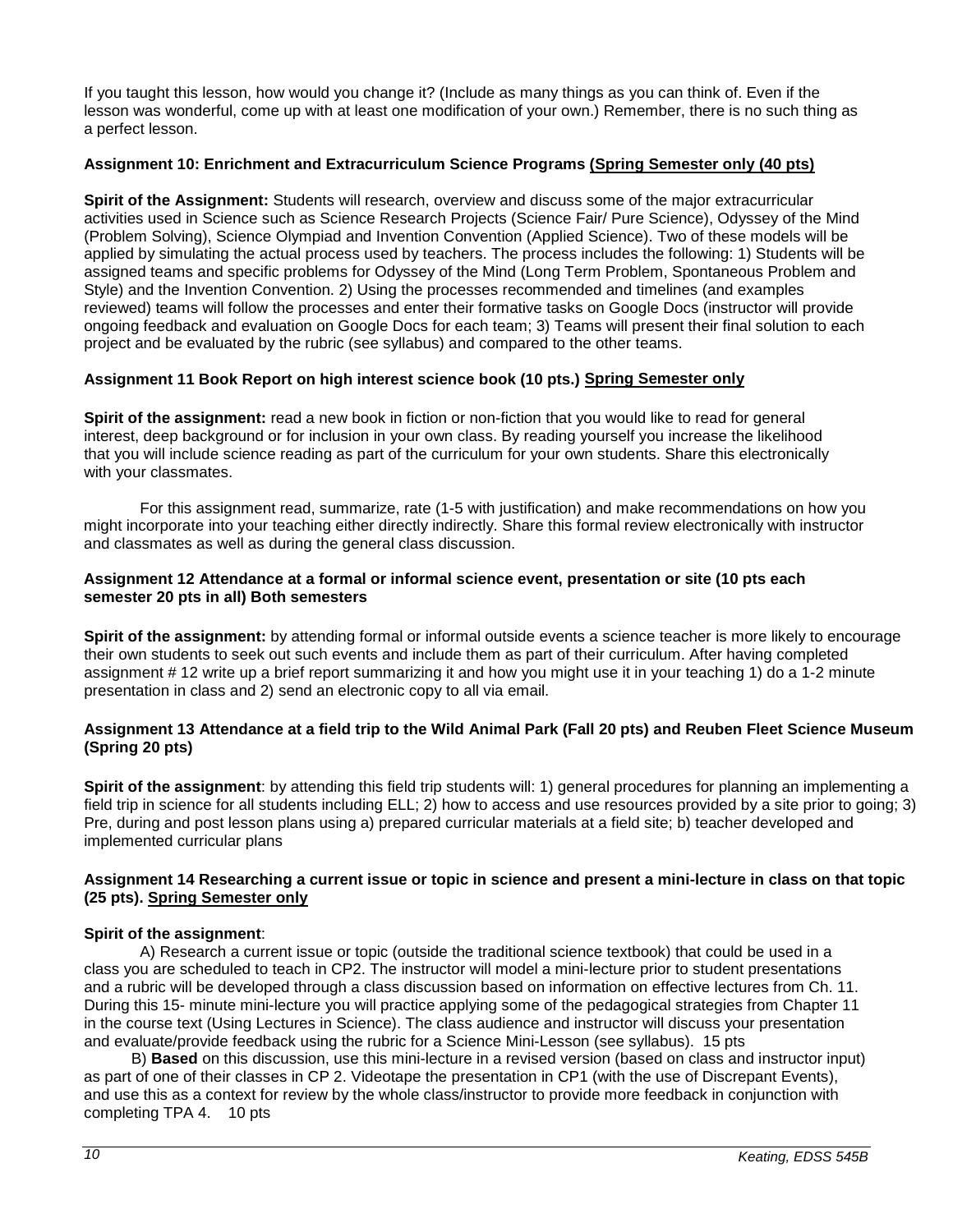#### **Assignment #15 Issues in Science Student Teaching (Case Study Approach-See Addendum C): both semesters (35 pts each semester)**

**Spirit of the assignment:** Share issues/ problems/solutions to various scenarios that occur during beginning and advanced student teaching related to curriculum, teaching strategies and classroom management. The Case Study Model used will be discussed in class and used as an approach to address real solutions and subsequent outcomes from these action plans. One written Case Study will be required each semester. Includes Preliminary reports  $#1$  (5pts),  $#2$  (5pts.) and  $#3$  (5pts.) and Final report (20 pts.) = 35 pts.

# **Assignment #16 Comparing The Value of Open ended (Inductive) Lab experiences to Closed Ended (Deductive) (10 pts.)**

**Spirit of the Assignment:** Teams will be presented a problem related to the "Paper Towel Experiment" and using the Scientific Method (or 5 E Inquiry Model) design an experiment using "tools" on hand. Teams share the design, data and findings of the experiment and value (challenges) to have students use this model. Ideas for implementing and integrating inductive/inquiry learning are shared.

**Summary of Spring Semester Assignments (by number)/Requirements:** (each will count as the points noted). The final grade (see grade sheet) with be the % of total points earned that semester converted to a letter grade (90-100=A etc.)

1) Attendance/participation (5 pt. per class) (50 pts.)

2) Science Methods Text Readings/Prompts/Discussions (6 Chapters @ 6pts each for prompt plus comments to others) (36 pts)

- 4) Presentation on Science Internet sites (10 pts)
- 5) Presentation on technology tools (I-Pad) (10 pts)
- 7) Applying Action Research to a SDAIE Lab study (35 pts.)
- 10) Enrichment/ Extracurricular Activities in Science Teaching (OM/Inv.Convention) (40 pts)
- 11) Book Report on high interest science book (10 pts.)
- 12) Open ended science related event both semesters (independent study) (10 pts)
- 13) Strategies for implementing field trips at the high school level: Reuben Fleet/National History Museum (20 pts).
- 14) Presenting a mini-lecture on a current topic in science (25 pts)
- 15) Case Study2: Issues in student teaching CP2 =(5+5+5 +20=(35 pts)

Total=281

Optional/Extra credit: (maximum 10 pts)

- 1) Directorship (5 pts.)
- 2) Attendance at a Science Conference: SDSEA or CSTA or NSTA or other Conference (5 pts. one day)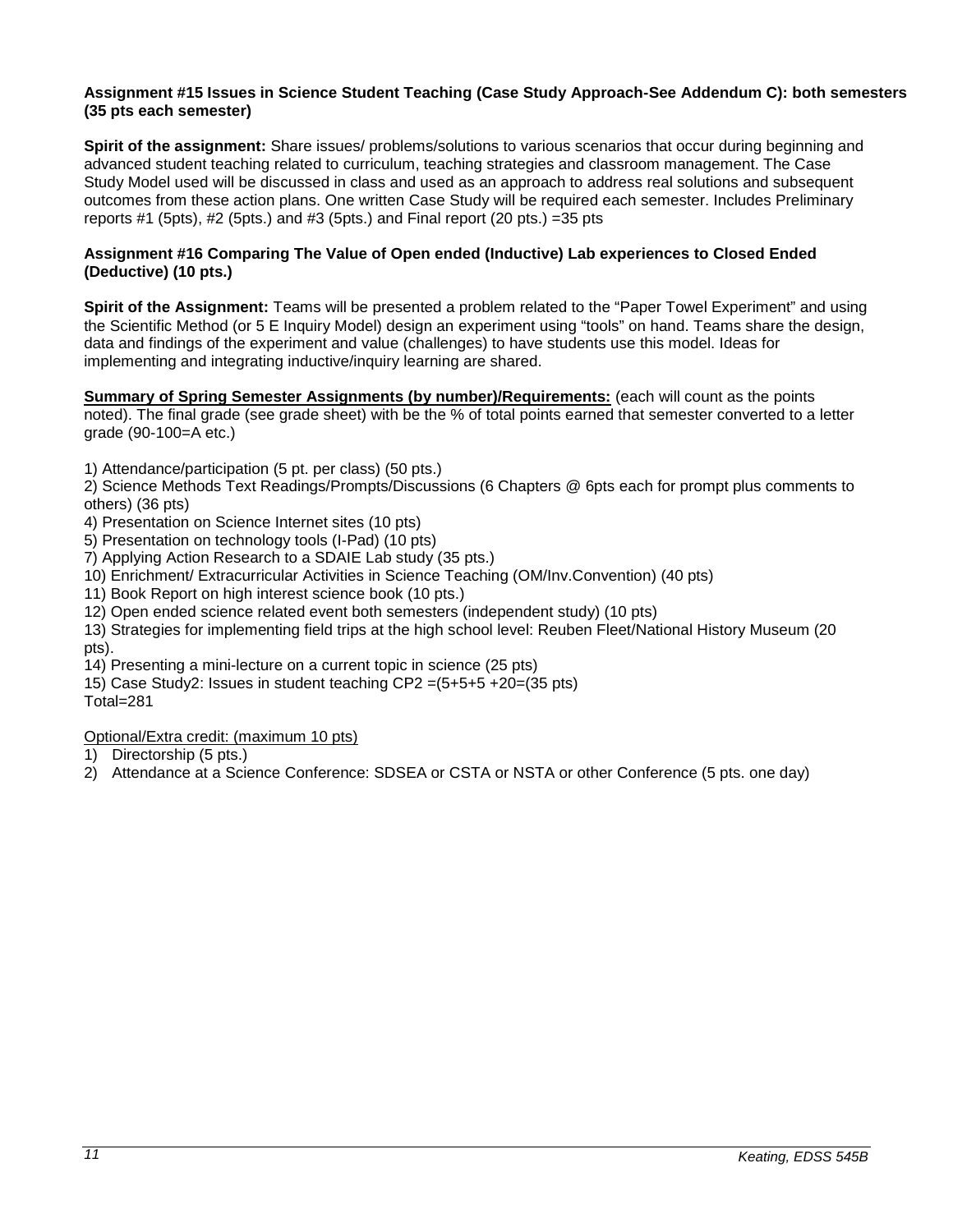# **COURSE SCHEDULE/CALENDAR AND OUTLINE:**

# <span id="page-11-0"></span>**Spring Semester EDSS 545 B: \*=Assignment/Reading due**

- **Assignments due prior to Class #1 January 30** 1) After Reading Ch. 11 (Lecture) respond to this prompt and send online to EDMODO: **What are the pros and cons of using lectures (expository teaching)? Which of the ideas in this chapter will you incorporate in your 15-minute mini-lecture? What questions do you have about lectures? Send online prior to first class.**
- 2) Review syllabus for second semester prior to class with special attention to the following: 1) copy spring semester grade sheet; 2) assignments required; 3) description of each assignment. BRING ANY QUESTIONS TO CLASS
- 3) Select an I-Pad application (or some other science/technology tool) to demonstrate on Class #2 (see assignment #5) and science web page(s) #4

### **#1 January 30 (Thursday) Theme: The lecture/expository teaching as a strategy in Science**

- Review syllabus for second semester prior to class with special attention to the following: 1) copy spring semester grade sheet; 2) assignments required; 3) description of each assignment. BRING ANY QUESTIONS TO CLASS
- Overview of a graphic organizer for semester 2
- Discussion of prompt from Ch11 (set schedule of mini-lectures)
- \*Discussion of assignment regarding ratings of technology tools (I-Pad) #5 and internet web resources #4 (see description in syllabus)
- Keating mini-lecture #1 Model lecture that integrates some of the ideas from Ch. 11 "Factors that affect the success of Navajo Students in High School Science"

#### **Next time:**

- 1) Per schedule prepare a mini lecture as part of a small unit on some current topic/issue in Science as one of your classes this semester Assignment #14
- 2) Presentation/Handout of ratings of technology tools/ (I-Pad) #5 and internet resources #4 (Demo one of the top ideas for each)
- 3) Read and address prompt for Ch. 12 Science Technology and Society (Integrating Science as a Discipline) and Ch. 15 Use of Technology in Science: **Based on the content of each of these two chapters: Discuss the range of technologies you would use or have used (or seen) in the science classroom (Elaborate and Be specific). What are some technologies that you have not used but would like to have? Send online prior to next class.**

#### **#2 February 20 (Thursday) Theme: Technology resources in Science**

- Presentation of mini lesson on current topic in science (15 minute max) (aligned with Ch. 11 Lecture Strategy) Assignment #14 (1-2 presentations)
- Discussion of Best Practices in Science Teaching from both technology tools/software and Internet Resources for:
- #4 explore in detail at least one Internet sites that is a valuable for teachers or students for information, simulation etc. List the URL and access it on Smart classroom projector and navigate the site explaining how you would use it as a resource.
- #5 explain or demonstrate one use of the I-Pad or other science technology tool, that you have used or know how to use that would be valuable for a science teacher.
- Discussion of prompt responses from Ch. 12 and Ch. 15 on technology (online)
- Keating mini-lecture #2: "Classroom Management in a Science Classroom: The Compassionate Discipline Model"

#### **Review Assignments for Next class:**

1) Reading prompt to respond for Ch. 8 (Teaching for Diversity): **As a result of this reading as well as others from EDSS 555: What are some specific SDAIE strategies (teacher, student and curricular) you would (or have) use to adapt learning for second language learners in your science classroom (elaborate and be specific)? Specifically which ones would you utilize for lab exercises? (Send response online prior to next class)**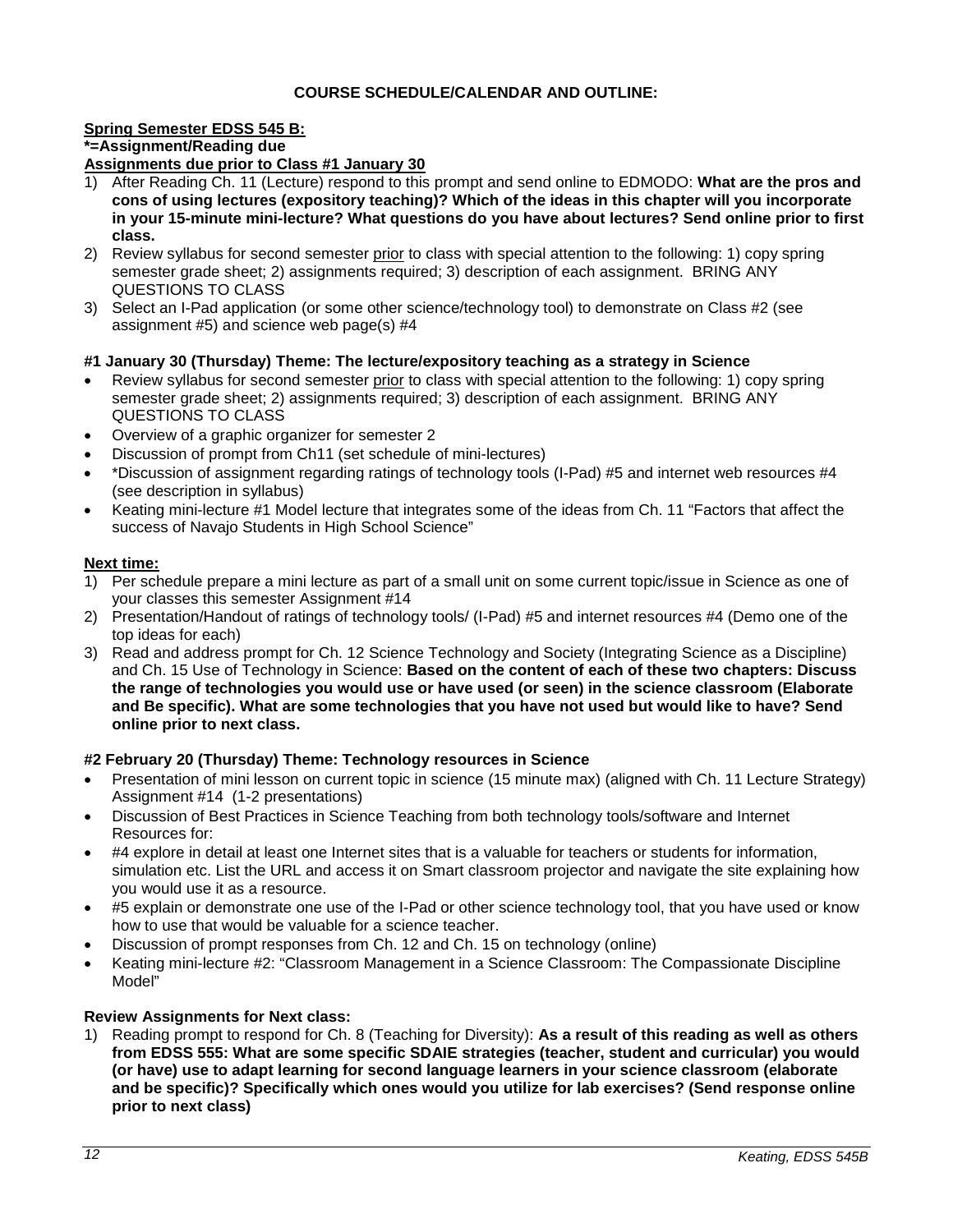- 2) **Prior to class explore the following websites for Science Extracurricular Activities and be prepared to discuss them in class:**
- **Odyssey of the Mind=<http://www.odysseyofthemind.com/>(note video)**
- **Science Olympiad (San Diego and National Websites)=<http://www.sandiegoso.org/> and <http://www.soinc.org/>**
- **FIRST (Robotics)=<http://www.usfirst.org/roboticsprograms/frc>**
- **InventionConvention=http://ge.geglobalresearch.com/inventionconvention**
- 3) Issues in Science Student teaching presentation of a **question or problem** that you will addressed in CP 2 (development of Case Study 2 Issue(s) (#15)

### **#3/#4 March 8 (Saturday 9-3) Themes: SDAIE instruction in Science and Extra-curriculum Strategies in Science**

- Discussion of reading response to prompt from Ch. 8 Diversity in Science Instruction (online) as lead-in to Overview of SDAIE action research project assignment (#7)(see addendum B for format and process)
- Keating mini-lecture #3: " Successful SDAIE/ELL strategies with High School Laboratory Science" (PPT)
- Student Mini-Lectures (1-2 presentations) with critique/evaluation
- Discussion of Webpage information and overview of curricular and extracurricular science activities: FIRST, Science Olympiad, Odyssey of the Mind and Invention Convention as additional models of Inquiry based learning (some modeling and practice in implementing these)
- Assign teams for presentation of "Invention Convention" and "OM" Bridging the Gap (see Model to Solve Problems time line and Invention Convention time lines). Use Google docs to share ideas (formative tasks) with colleagues and instructor. Assignment #10 Presentations due: OM (Class #5) and Invention Convention (Class #6)
- Handout of interview questions for Science teachers (to be discussed in each of the remaining classes)
- Issues in Science Student teaching presentation of **question or problem** that will be addressed in CP 2 (development of Case Study 2 Issue(s) (#15)

# **Review assignments for next class:**

- 1) Reading log response from Chapter 13 Laboratory and Fieldwork: **Prompt (Based on the reading): Discuss a range of ways that you have or will use both laboratory and field experiences in your science classroom? More specifically discuss specific ways that you can incorporate inquiry or open-ended elements (inductive) strategies into lab or field exercises? (Send online and comment on each prior next class)**
- 2) Read text section on Authentic/Alternative Assessments from text Ch. 4 (pp. 55-58): **Prompt: Which one these alternative assessments have you seen or would you consider using this semester in your science teaching? Why don't you see more of this type of assessment and how might you overcome these challenges? (Send online and comment on prior to next class)**
- 3) Case Study Preliminary Presentation #2: Baseline data for proposed study and potential action plans

# **#5 March 19 (NOTE: Wednesday) Theme: Using Action Research as a Science Teacher (Case Study CP 2)**

- Mini-Lecture presentations (1)
- Presentation by Amanda Wolfe on Action Research (former CSUSM Credential and Practicing Teacher)
- OM Final Presentation (Long Term, Spontaneous and Style: *Bridging the Gap*)
- Case Study Preliminary Presentation #2 Baseline data and potential action plans Assignment (#15).
- Discussion of prompts from Ch. 13 Laboratory and Field Work (Send online and comments)
- Discussion of prompts for Ch. 4 pp. 55-58 on Authentic Assessment (Send online and comments)
- Preliminary overview of SDAIE vs. Traditional lab (show draft for both) plus your Action Research Proposal for this study.
- **Interview Questions Forum**

# **Review assignments for next class**

- 1) Final report on SDAIE Lab Action Research Report (#7)
- 2) Presentation of final group solutions for the Invention Convention
- 3) Preliminary discussion #3 on issues (CP2) #15: preliminary data from action plans
- 4) Book report written and oral presentation (overview and application to teaching)

# **#6 April 10 (Thursday) Theme: Applying Enrichment and Extracurricular Programs to Science Teaching**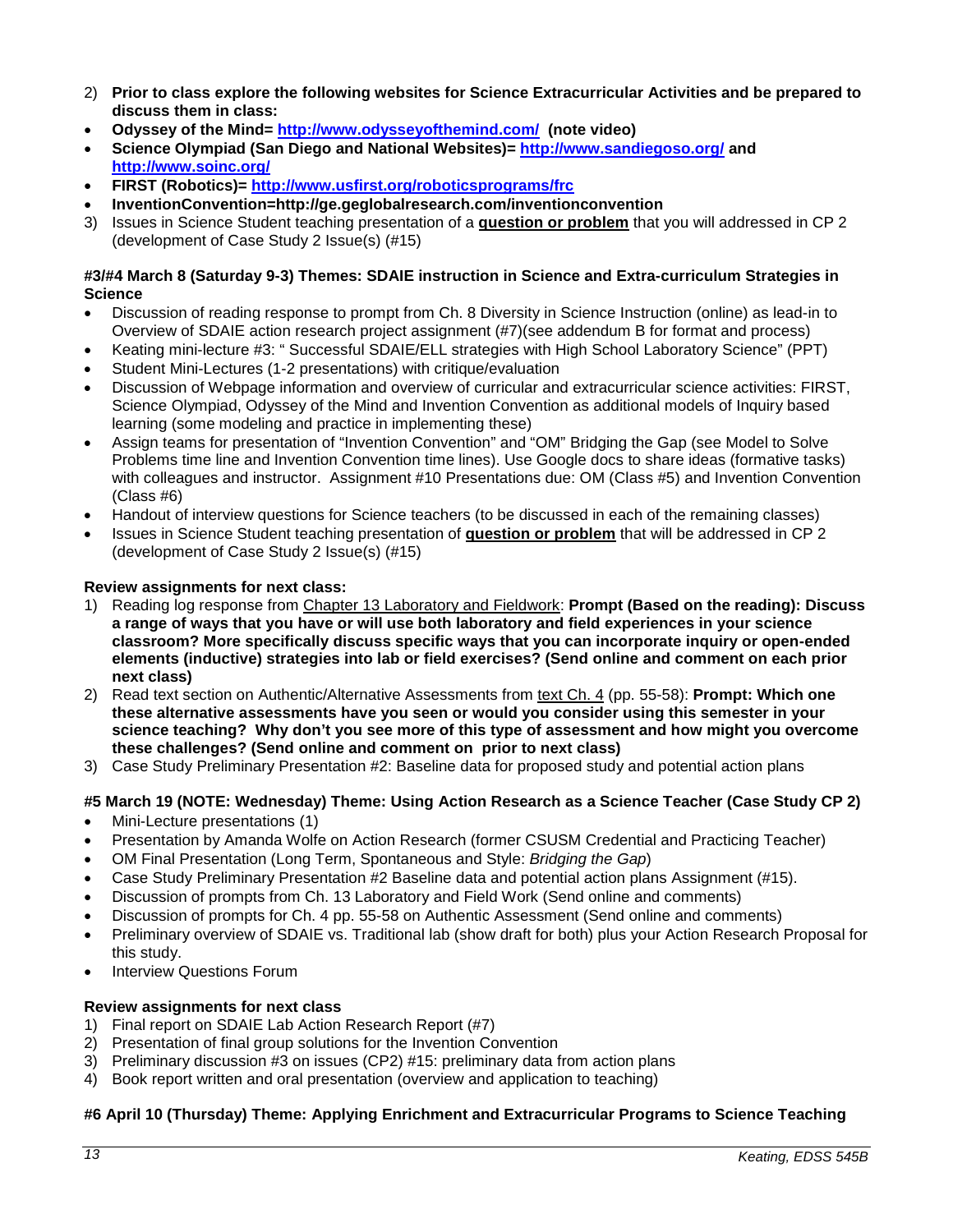- **Preliminary report/discussion #3** on progress of Issues in Science Student teaching CP2 (#15): Preliminary data? Questions/concerns?
- Assignment #7 SDAIE vs. Traditional Lab (Action Research) Final Report/Presentation (See addendum B for format)
- Keating mini-lecture #4: "Teaching Science to a Heterogeneous Classroom (Differentiation in Science)"
- Mini-Lecture presentations (final 1)
- Presentation of final group solutions to Invention Convention
- Book report presentations
- Interview Questions Forum

### **Review assignments due for last class (May 1):**

- Complete Independent Study/Open date assignment (#12) and send report electronically to all. Discussion on class
- Continue to gather data for Issues in Science Teaching Final report #15 (See syllabus addendum C for Case Study format) due last class or later

#### **#7 and #8 Open date Saturday (9-3 counts as two classes): Field Trip to a Formal Museum site (Reuben Fleet/ Natural History): Theme: Use of Community Resources in the Curriculum (Assignment #13)**

- Educational Resources at both museums (based on handouts/Webpages)
- In subject matter teams: Design a pre/ during/post lesson that includes specific logistics and assessments for one or more of the demonstrations at Reuben Fleet (final team written design made available to all via email)
- In subject matter teams: Design a pre/ during/post lesson with specific logistics and assessments for one or more of the demonstrations at the Natural History Museum (final written design made available to all via email)
- After viewing one of the available movies at the site: How would connect it to the curriculum and how would you make students accountable for the material seen in movie? (Written response made available via email)

# **#9 Independent Study (see description of assignment options #12) to be completed before final class)**

### **#10 May 1 (Thursday) Theme: Using the Case Study Model of Action Research to assist in Solving Problems in Science Teaching**

- **Final or Preliminary Report:** Issues in Science Student Teaching CP2.
- Independent Study presentation #12
- **Interview Questions Forum**
- Final evaluation of course: Review/Assessment/redesign of Graphic Organizer
- Instructor evaluations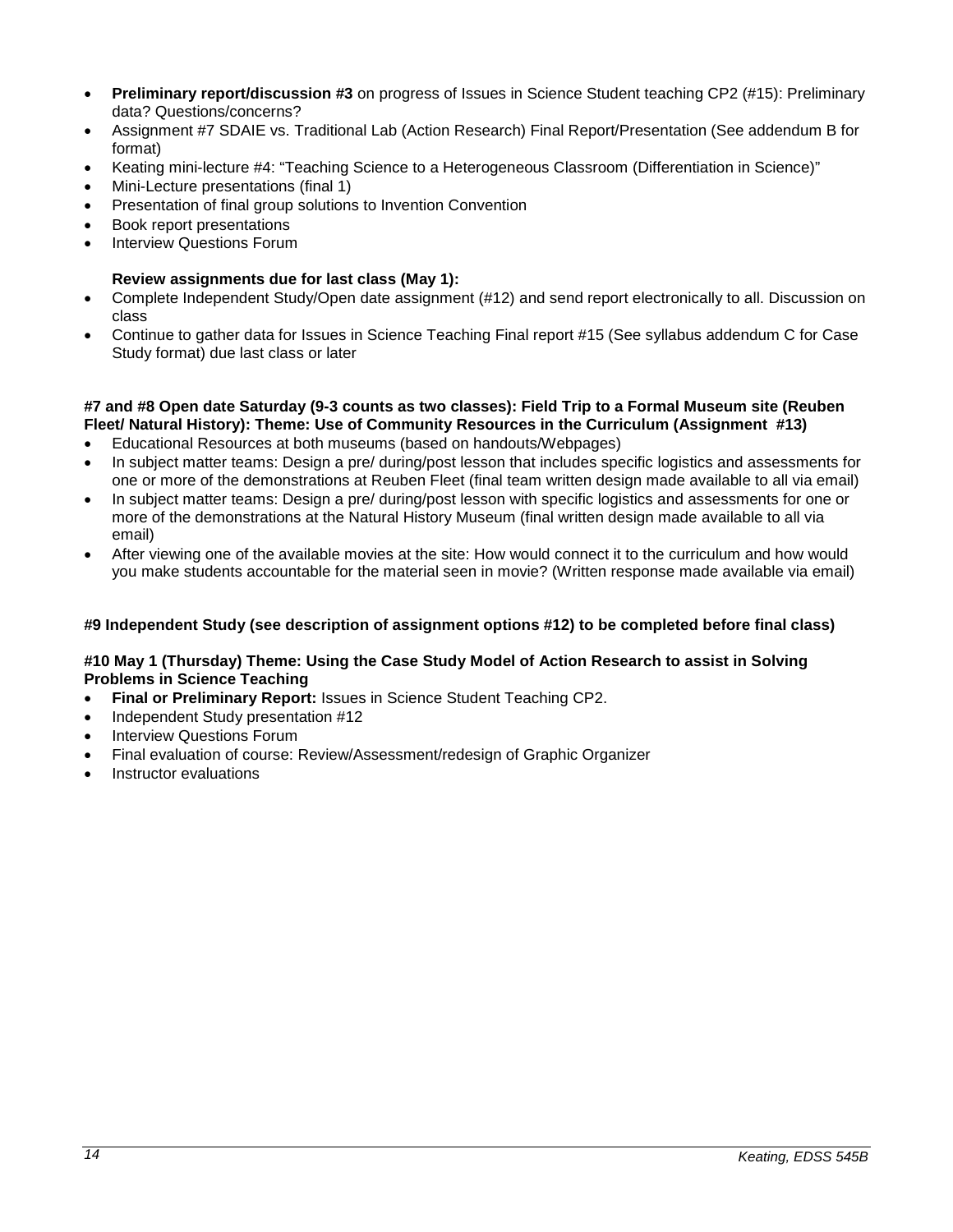# **Addendum A-1 Grade Sheet for Fall Semester (please copy for grade folder)**

<span id="page-14-0"></span>

|    | NAME: WE ARRAIGNMENT WAS ARRESTED FOR A STRUCK.                     | <b>EDSS 545B FALL</b><br><b>Semester Grade Sheet</b> |
|----|---------------------------------------------------------------------|------------------------------------------------------|
|    | <b>Assignment Number/Name</b>                                       | <b>Possible Points</b>                               |
| 1. | Attendance (5 pts each class) indicate nights absent by date        | 50 pts                                               |
| 2. | Science text reading logs and chapter questions (6 pts each)        |                                                      |
|    | Indicate scores on each chapter assigned below<br>٠                 |                                                      |
|    | Ch. $1 \t2 \t3 \t4 \t5 \t6 \t7 \t10 \t14 \t1$                       | 54 pts                                               |
| 3. | California Frameworks / Standards (5 pts +5 pts)                    | 10 pts                                               |
| 6. | Inquiry based lesson (DE)                                           |                                                      |
|    | Presentation                                                        | 25 pts                                               |
|    | Reflection (Pre-event)                                              | 05 pts                                               |
| 8. | Personal Outline plan for Science Safety                            | 10 pts                                               |
| 9. | A. Observation of Science Lesson                                    | 10 pts                                               |
| 9. | <b>B. MT Science Safety ideas</b>                                   | 05 pts                                               |
|    | 12. Independent Study at formal or informal science event (Report)  | 10 pts                                               |
|    | 13. Attendance and report on Science Field Trip                     | 20 pts                                               |
|    | 15. Issues in Science Teaching (Action Research/Case Study)         | 35 pts                                               |
|    | 16. Open Ended (inductive) vs. Closed Ended (deductive) Experiments | 10 pts                                               |
|    | <b>Total Possible</b>                                               | 244 points                                           |
|    | <b>Extra Credit</b>                                                 |                                                      |
|    | <b>Points Earned</b>                                                |                                                      |
|    | Average/Grade                                                       |                                                      |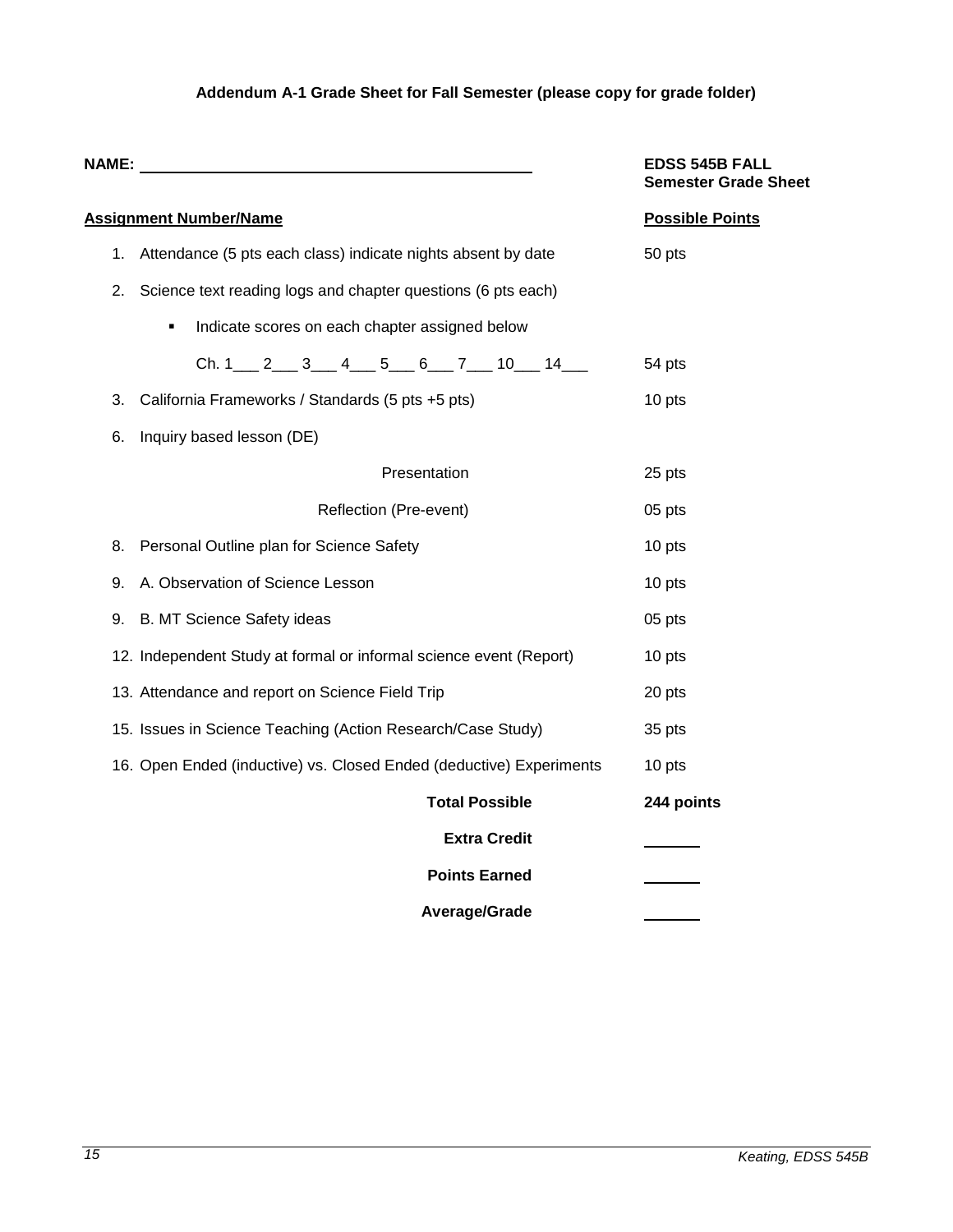#### <span id="page-15-0"></span>**Addendum B (Action Research Design Proposal/Final Report: Use with Assignment #7 SDAIE Lab Modifications) Similar to Case Study (with a more formal approach)**

Action Research Project Design Proposal Plan

# **Purpose:**

- 1) To apply the principles of action research in a teacher directed and designed project.
- 2) To model the concept of the teacher as a researcher.

### Design Plan

**Problem:** (specifically what question(s) are you posing)

**Information:** (what are potential sources of background information related to your question(s). This literature review of your topic can assist you in more formally organizing both your questions and as a basis for formulating your research design. Although it is not part formally a part of this assignment to include this you have done a lot of informal background reading and discussion to inform you related to this topic.

**Hypothesis:** (based on background information and what do you predict will be the answer to the question). This may be stated in the form of a null hypothesis (ex. there will be no difference between method A and B in learning science concepts) or research question format (ex. students will learn science concepts better when using method A). Remember it is not so important that the data supports or refutes the hypothesis but rather that it (data) accurately justifies your conclusions.

**Experimental Design:** This section should include an overview describing **the nature of the type of research study** i.e. quantitative, qualitative (or both) as well as the general procedures which will guide you such as: any materials, instruments and techniques utilized **to gather data**; the **subjects** which will be the focus of the study; **time frame** for conducting the study; and methods used to **analyze data.** Remember to explain how you will attempt to control the critical variable of researcher effect with **triangulation techniques** (since in many cases you will be both the teacher and the researcher).

**Data/Results:** How will the data be represented? For example, will a journal be used, data tables constructed and or graphs produced? If statistical analysis, please specify.

**Conclusions:** Is the analysis of your data support, refute (or yield inconclusive results) related to your hypothesis? What inferences could you draw from the conclusions? What additional questions and research might your results suggest? What potential implications might your findings suggest (for your classroom or for learning and teaching in general)?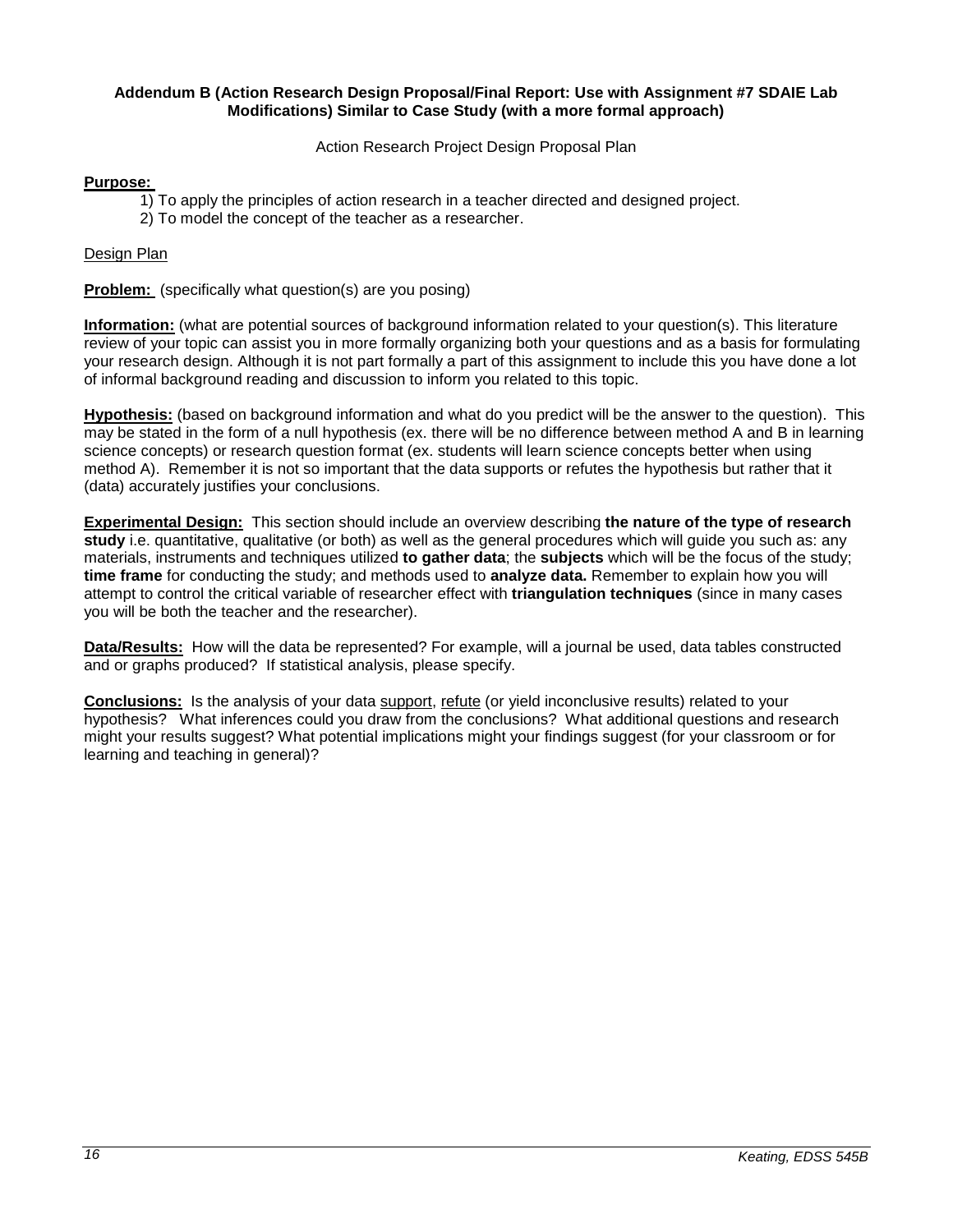# **Addendum C (Case Study Preliminary and Final Reports)**

# <span id="page-16-0"></span>**Case Study (Action Research) Considerations for Assignment #15 Issues in Student Teaching**

**A case study is a formal but dynamic strategy of teacher led research (action research) that uses a collaborative process to problem solve some issue in education (in this case science education). Some generalized steps should include at a minimum at least the following preliminary steps leading to a final report:** 

- *1)* **Identify a problem (Preliminary Report #1) what factors are inhibiting your ability to teach or the students' ability to learn.** *It may take many forms such as: infrastructure: I room is too small to have laboratory type exercises; management: one of my students will not do any homework; teaching materials: I have no lab manuals and little materials; teaching strategies: I do not know how to deal academically with such a wide range of abilities in my class. ETC.*
- *2)* **Brainstorm possible solutions i.e. Action Plans (treatment) and Data Collecting methods (***Preliminary Report #2)* **based on general knowledge from classes, readings, master teachers and prior experiences. After you have discussed the issue with your colleagues and instructor get feedback and suggestions from them.** *Ex. From infrastructure problem: swap rooms with another science teacher one day a week when they are not using the lab. This should be coordinated with the principal and based on state mandated requirements for safety in science laboratories. In terms of data collecting I would: observe student behavior in lab classroom compared to the regular; use a focus group of students discuss their perspective of this new space; compare results of lab/test scores pre and post this treatment.*
- **3) Propose an action plan with specific actions and a timeline (includes collecting baseline data***) Preliminary report #2*

**Observe behavior, collect test scores etc. prior to changing rooms. For three weeks with plenty of warning to the students change rooms to use the lab. Identify additional problems this may create and propose changes. Use the baseline data to compare to data after the treatment. Note limiting and delimiting factors.**

**4) Ongoing collection of data from observations and responses to your plan Preliminary Report #3. Not you may decide to drop or add specific action plans based on preliminary findings.**

*Students took an extra five minutes to get to this lab so I said if they were on time this would result in a bonus of 5 pts on their lab report for at least the first three weeks. Also noted: there were less behavioral issues and more time on task. Lab scores increased 10% all compared to baseline data. Will see if it is possible to use twice a week.*

**5) Final Report should include discussion of 1-4 above in addition to the summary of the outcomes and implications from the findings of the Case Study. What were the successes and the challenges to the plan? What would you do in the future (steps) to improve on it? What have you learned from the study?**

*I would request an adequate lab space from the principal or whoever schedules a year prior. I would make a recommendation on which room might be a good fit for my curriculum and point out the state requirement for adequate space and safety for laboratory based science classes. I will make these recommendations supported by my final report, which included less classroom management issues, and higher achievement compared to baseline data.*